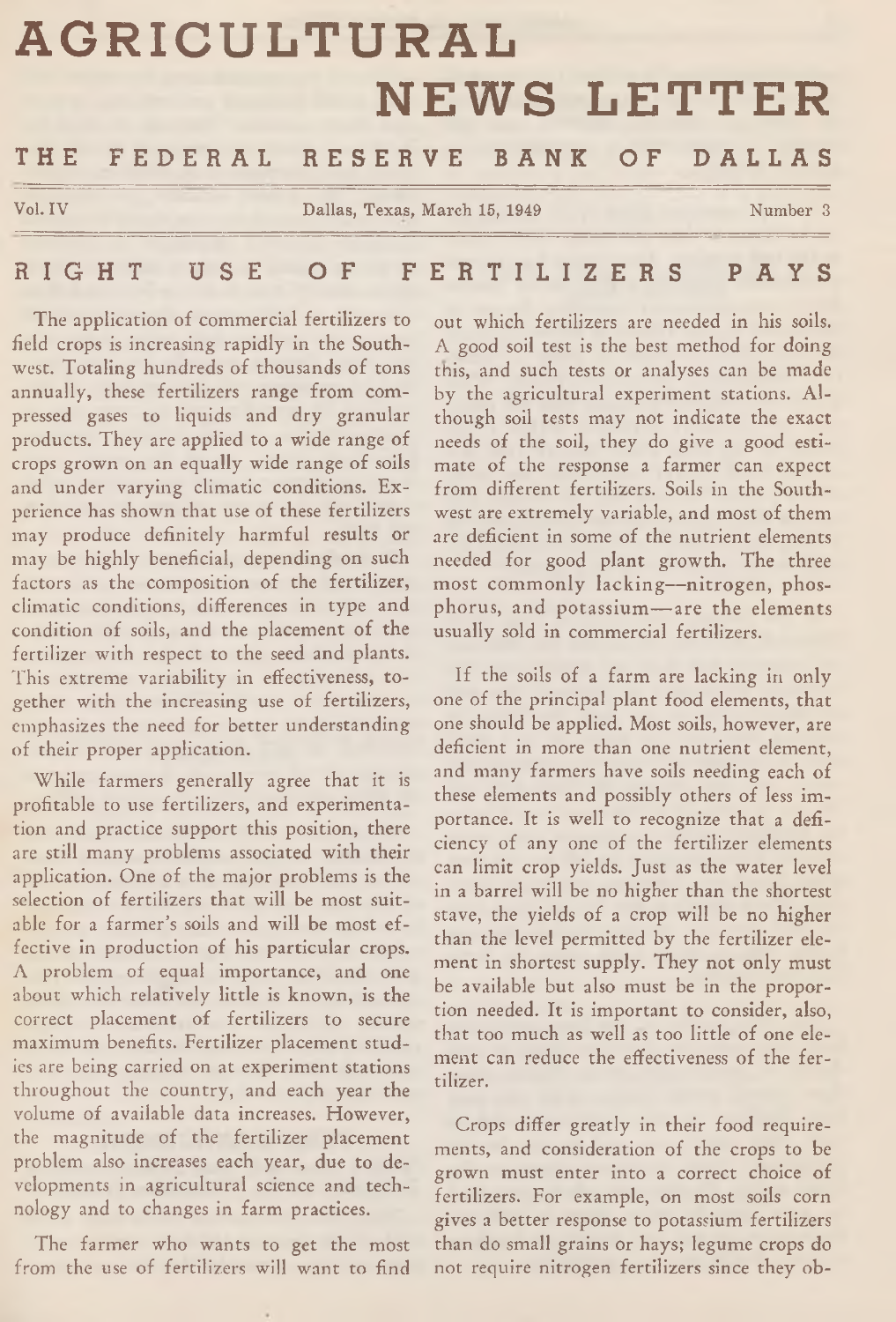tain nitrogen from the air; small grains usually need both nitrogen and phosphate. Even on the same soil, therefore, different crops will respond in various ways to the same application of fertilizer.

A very important phase in the correct use of fertilizers is their placement with respect to the seed or plant. This subject has received considerable attention within recent months due to announcements regarding the use of radioactive isotope tracers to follow fertilizer elements through plants in order to determine the elements' best use as fertilizer. While it has been assumed generally that the placement of fertilizers anywhere within a few inches of the crop plants was all that was needed, more careful examination and study of this practice indicate that the farmer may increase his yields and income significantly by placing the fertilizers in a more beneficial location with respect to the crop grown.

In the January 1949 issue of *Iowa Farm Science,* L. B. Nelson points out that corn and oat crops in that State do better when the fertilizers are applied at planting time and are placed close to the seed. Fertilizing at planting time gets the plant off to a good start. It increases early growth, advances maturity, and may increase the final yield—in the case of corn, by as much as 7 to 10 bushels. Fertilizers applied to corn are much more effective when placed in the hill or row than when broadcast. Likewise, oat yields from plots where phosphate was drilled along with the seed were two to four bushels per acre higher than in similar fields where the fertilizer was broadcast.

The Iowa studies of fertilizer application have shown also that fertilizers placed at seed depth are considerably more effective than those placed several inches below the seed level. Seedlings of many field crops, such as corn, have small roots and do not benefit immediately from fertilizers placed at the lower depths. Furthermore, these roots tend to grow laterally when there is sufficient moisture in the soil, and deposits of fertilizer at lower depths may be a partial loss.

General recommendations for more efficient use of fertilizers are contained in a recent report entitled, "Methods of Applying Fertilizer," which was prepared by the National Joint Committee on Fertilizer Application. This report indicates, for example, that fertilizers under cotton should be applied simultaneously with planting of the seed and should be placed in narrow strips or bands approximately two and one-half inches to either one or both sides of the seed row and two to two and one-half inches below the seed level. Peanuts generally are best fertilized by supplying sufficient amounts of fertilizer to the preceding cash or cover crop to insure adequate residual fertility. Fertilizer applied for direct use of the peanut crop should be placed in a band two to three inches to each side of the row and two inches below seed level.

While the farmer can benefit from knowledge gained by experimental work in his own state and other states and by general recommendations made concerning methods of applying fertilizers, it is well that he recognize that soil, climatic, and other conditions on his own farm may be different from those under which the experiments were conducted. Therefore, he will want to do some experimenting of his own, while keeping up with the latest information on this general subject.

In conclusion, it should be emphasized that the farmer will get maximum returns from use of fertilizers only in a balanced system of farming; he must use them with the knowledge that many other practices are involved in producing high crop yields. Good crop rotations, control of weeds, proper tillage, and use of manure and other sources of organic matter are also important to high yields. Fertilizers are most effective only when these and other items are making their full contribution to fertility.

# FARM MANAGEMENT

Certified Seed and Good Cultural Practices Recommended for Watermelon Production

Watermelon production can be more profitable if farmers use the best certified seed, grow varieties demanded by the consumer,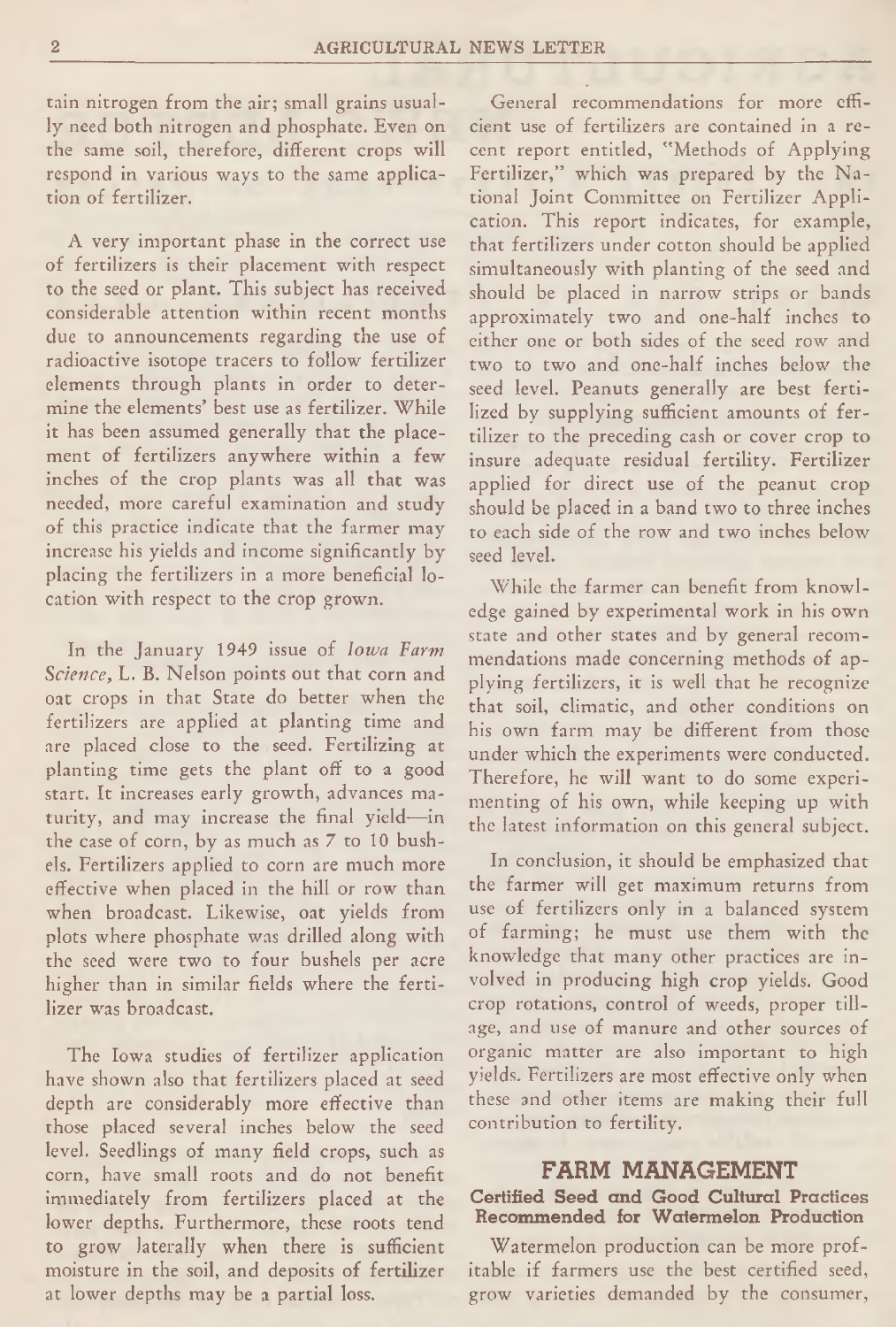and follow recommended cultural practices, reports John A. Cox, Extension Horticulturist at Louisiana State University. Seed-borne diseases can be controlled by treatment of the seed with red copper oxide (cuprocide) before planting. This is done by placing the seed in a glass jar, adding one level tablespoonful of cuprocide for each pound of seed, and shaking the jar until the seed are well-coated with the chemical, after which the excess dust is screened off.

Watermelons should not be planted on wilt-infested soils; but if a farmer is forced to use this soil because of land shortage, he should use melon varieties which are wiltresistant, such as the Black Lee, Kleckley Sweet No. 6, and Thurmond Gray. The most popular commercial variety of watermelon in Louisiana, says Mr. Cox, is the Black Diamond, which is known also as the Florida Giant and the Cannonball. The Black Diamond is a large, nearly round, dark green melon with meat that is bright red, crisp, and sweet and with black seed. It produces high yields and is a good shipper because of its tough rind.

### Mechanization of Texas Agriculture Moves Forward Rapidly

Texas farmers are making long strides toward complete mechanization of crop production, according to H. P. Smith, Agricultural Engineer of the Texas Agricultural Experiment Station. Information obtained in a recent survey of power used on Texas farms indicates that horses or mules are not used in crop production in about 40 Texas counties. With the exception of some hand-hoeing and hand-harvesting of cotton, crop production in these counties is completely mechanized. Thirty counties use less than 25 horses or mules, while in another 35 counties less than 100 horses or mules are used in crop production.

Tractor power is used almost exclusively in the production of all crops in a block of 77 northwest Texas counties. It is reported that a few farmers in those counties still keep a team or two for odd jobs about the farm or for hauling feed. The survey shows that east Texas farmers still use considerable animal power. This is due partly to the type of farming and the fact that farms generally are small units. East Texas farmers are reported to use horses and mules ranging in number from a few hundred per county to more than 6**,**000**.**

## Control Measure Recommended for Pecan Tree Scale

A small, ashy gray insect is causing serious damage to pecan trees in the Southwest and may keep the farmer from harvesting pecans next fall, says Allen C. Gunter, Associate Extension Entomologist of Texas A. & M. College. The small insect, which is covered with a circular waxy scale, is found on the bark but cannot be seen moving over the tree. It feeds on the sap of the tree by injecting a small, needle-like beak through the bark. The scale does not bother the leaves or the pecans, but often a large limb or a whole tree may be killed by this pest.

Control of the scale is difficult, says Mr, Gunter, because it is so well-protected. The best control method is to spray the trees thoroughly during the winter or dormant season with a 3 percent dormant oil. Growers are cautioned not to use the oil spray if there are leaves on the trees.

#### Improved Practices Give Increased Peach Production

A farmer who plans to set a peach orchard this spring or to increase the size of his present orchard should consider soil type, orchard location, and use of adapted varieties, advises D. H. Spurlock, Louisiana Extension Assistant Horticulturist. Select a sandy or sandy loam soil with a porous clay subsoil, because good drainage and aeration are absolutely necessary, says Mr. Spurlock. Peaches will not grow well on soils where water stands or on soils that stay damp and cold over long periods of time. A hillside with suitable soil is the ideal place for a peach orchard, as it helps provide good water and air drainage. Fruit trees on a northern slope are less likely to bud before the late spring freezes, and there will be less tree crotch injury resulting from sud-